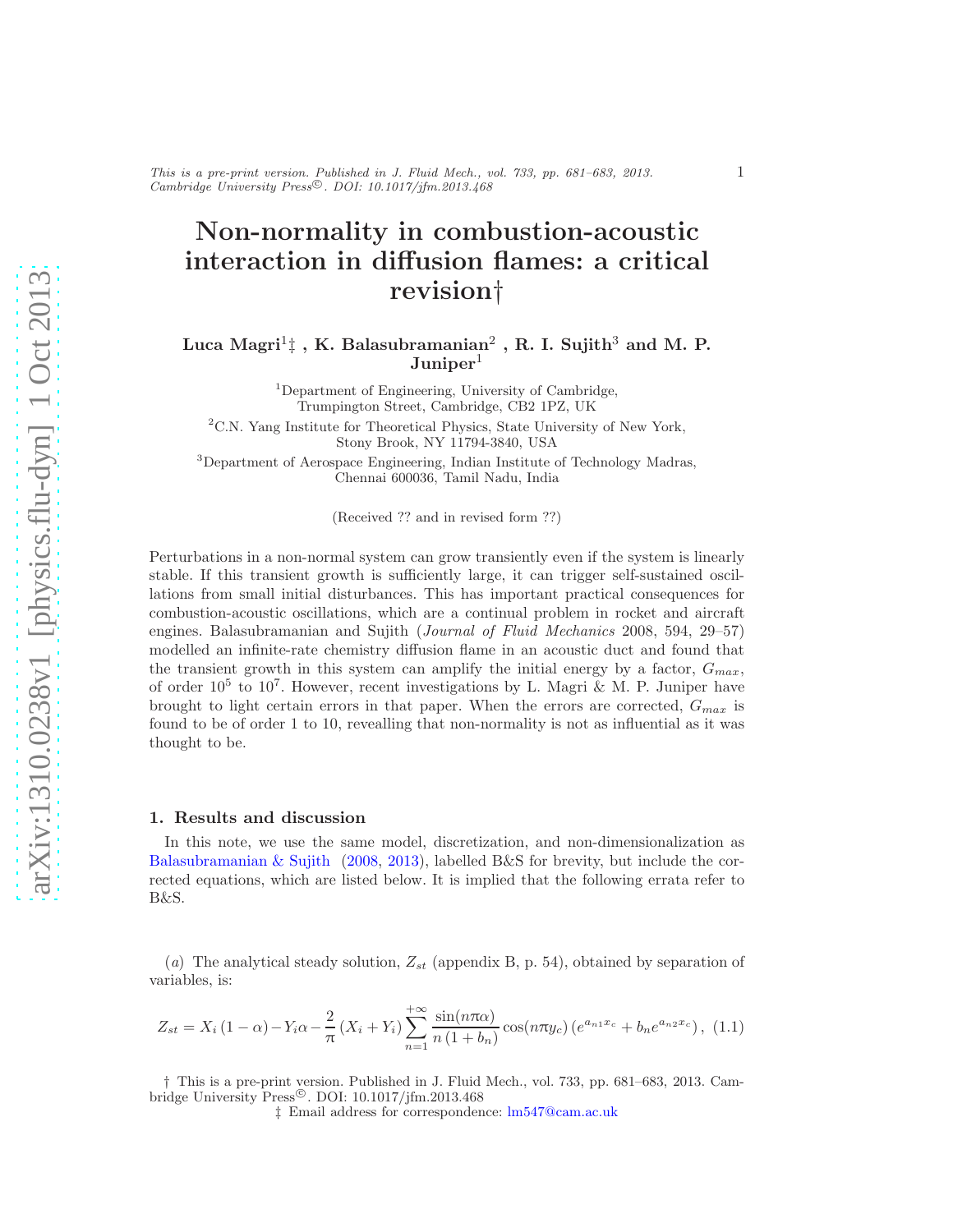where

$$
a_{n1} \equiv \frac{Pe}{2} - \sqrt{\frac{Pe^2}{4} + n^2 \pi^2}, \quad a_{n2} \equiv \frac{Pe}{2} + \sqrt{\frac{Pe^2}{4} + n^2 \pi^2},
$$
 (1.2)

$$
b_n \equiv -\frac{a_{n1}}{a_{n2}} e^{\left(-2L_c \sqrt{\frac{Pe^2}{4} + n^2 \pi^2}\right)}.
$$
\n(1.3)

The non-dimensional coordinates of the combustion domain are  $x_c, y_c$ .

(b) The expressions for  $C_m^{(n)}$  and  $W_{mk}$  (eq. (7), p. 36) are  $2/L_c$  times the original terms due to Galerkin projection; and  $W_{mk} = 1/L_c$  when  $k = m$ .

(c) The variable  $Y_1$  in the right-hand side of the terms  $R_{nm}$  and  $J_{nm}$  (eq. (13), p. 37) is  $Y_i$ .

(d)  $\dot{Q}_{av}$  (eqs. (18),(19), p. 39) is to be divided by 2 due to non-dimensionalization over the cross-sectional area.

(e) The multiplying factor ahead matrix  $M_1$  (appendix B, p. 54) is  $\frac{1}{(T_i+T_{ad})/2}$ .

(f) The expression of the matrix  $B_{NN}$  (appendix B, p. 54) is  $B_{NN} = -D + A_1 - A_2 +$  $A_3 - A_4 + A_5$ , where

$$
A_5 = \frac{1}{(T_i + T_{ad})/2} [0\ 0\ 0\ \dots\ 0\ \sin(\pi x_f)\ \sin(2\pi x_f)\ \dots\ \sin(K\pi x_f)]^T [J_{00}\ \dots\ J_{0M}\ 0\ \dots\ 0].
$$
\n(1.4)

K is the number of Galerkin modes for acoustic discretization.

(g) The damping terms in the matrix S (appendix B, p. 55) are  $+2\pi\xi_1, +4\pi\xi_2, \ldots, +2K\pi\xi_K$ .

(h) The numerator of the matrix  $A_4$  (appendix B, p. 55) is 1 due to non-dimensionalization over the cross-sectional area of the duct.

Computations are performed by using  $50 \times 50$  Galerkin modes in the flame domain, and 6 modes in the acoustic domain. When the number of Galerkin modes is increased to  $70 \times 70$  in the flame and 12 in the acoustics, the eigenvalues and singular values change by less than 15%. The fixed parameters are the fuel mass ratio,  $Y_i = 3.2$ ; the oxidizer mass ratio,  $X_i = 3.2/7$ ; and the average temperature,  $T_{av} = 1/0.685$ . We set the damping coefficients to  $c_1 = 0.013$  and  $c_2 = 0.08$  in order to have marginally stable systems. The nonlinear behaviour of this thermo-acoustic system is not considered because it has been fully characterized by [Illingworth, Waugh & Juniper](#page-3-0) [\(2013](#page-3-0)).

Figures [1a](#page-2-2),b show the growth factor,  $G_{max}$ <sup>[†](#page-1-0)</sup>, as a function of the Péclet number, Pe, and the non-dimensional half width of the fuel slot,  $\alpha$ , respectively. In both cases,  $1 < G_{max} \lesssim 10$ . Furthermore, marginally stable but highly non-normal fluid-dynamic systems exhibit pseudospectra that protrude significantly into the unstable half-plane [\(Trefethen & Embree 2005\)](#page-3-1). In this thermo-acoustic system, however, the pseudospectra around the most unstable eigenvalues are nearly concentric circles whose values decrease rapidly as the distance from the eigenvalue increases. This is a further demonstration that the system is only weakly non-normal. It is worth noting, however, that [Juniper](#page-2-3) [\(2011\)](#page-2-3) showed that even a small amount of non-normality can make a system somewhat more susceptible to triggering.

<span id="page-1-0"></span><sup>†</sup> We use the same norm as B&S, even though Chu's norm would be a more appropriate measure of the energy [\(Chu 1965](#page-2-4))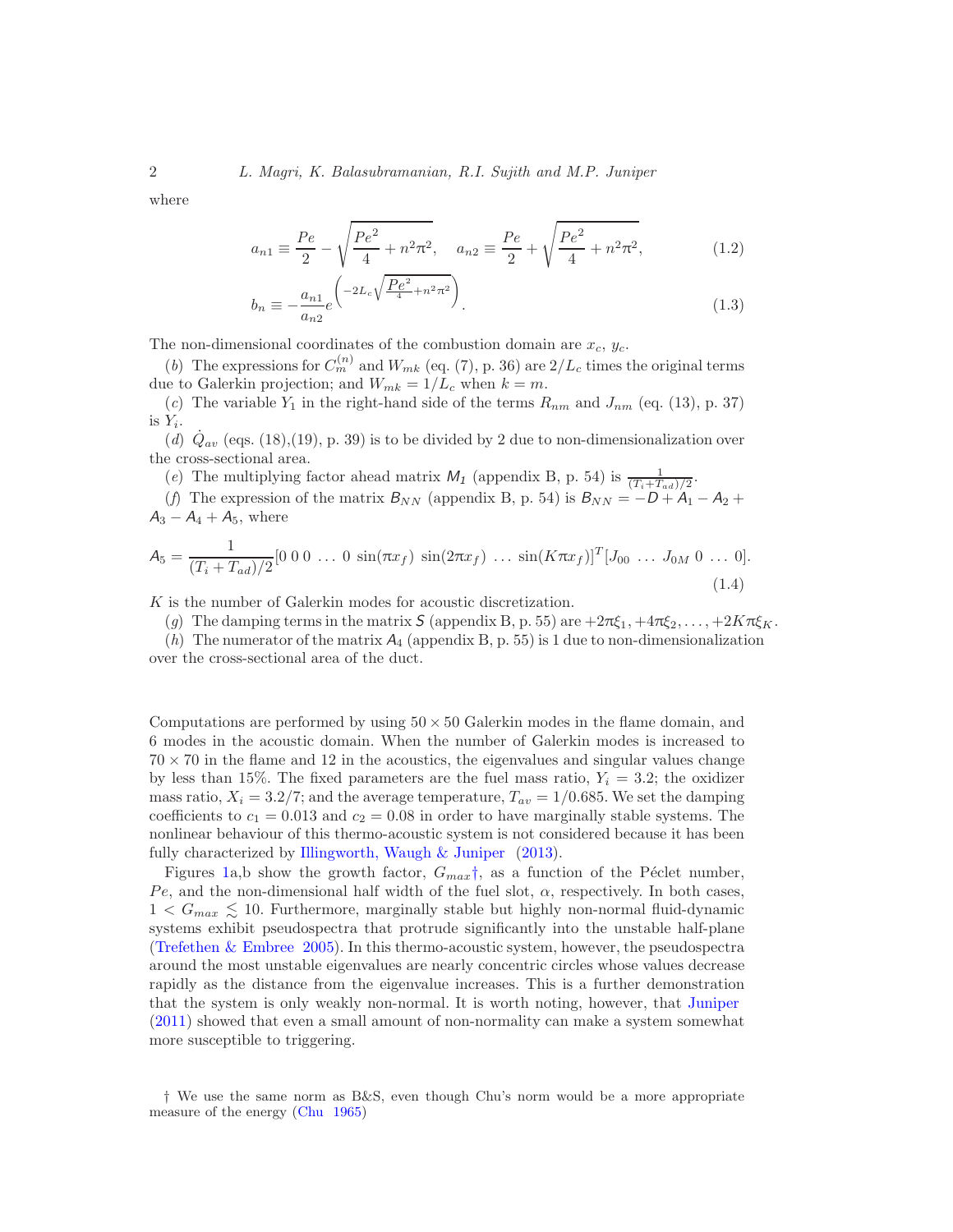

FIGURE 1. The growth factor,  $G_{max}$ , as a function of (a) the Péclet number, Pe, and (b) the fuel slot half width,  $\alpha$ . Frame (a) has  $\alpha = 0.25$ , frame (b) has  $Pe = 10$ .

<span id="page-2-2"></span>

FIGURE 2. Logarithm of the pseudospectra,  $log_{10}(\epsilon)$ . The parameters are the same as figure [1,](#page-2-2) with  $\alpha = 0.25$  and  $Pe = 10$ . The dominant eigenvalue is  $\sigma = -0.003 \pm 3.193$ . .

L.M. and M.P.J. would like to thank Iain Waugh for valuable discussions and Alessandro Orchini for scrutinizing some parts of the code. L.M. is supported by the European Research Council through Project ALORS 2590620.

## REFERENCES

- <span id="page-2-0"></span>BALASUBRAMANIAN, K. & SUJITH, R. I. 2008 Non-normality and nonlinearity in combustionacoustic interaction in diffusion flames, J. Fluid Mech. 594, 29–57.
- <span id="page-2-1"></span>BALASUBRAMANIAN, K. & SUJITH, R. I. 2013 Non-normality and nonlinearity in combustionacoustic interaction in diffusion flames – CORRIGENDUM, J. Fluid Mech. 733, 680—680.
- <span id="page-2-4"></span>CHU, B. T. 1965 On the energy transfer to small disturbances in fluid flow (Part I), Acta Mechanica 1(3), 215–234.

<span id="page-2-3"></span>Juniper, M. P. 2011 Triggering in the horizontal Rijke tube: non-normality, transient growth and bypass transition, J. Fluid Mech. 667, 272–308.